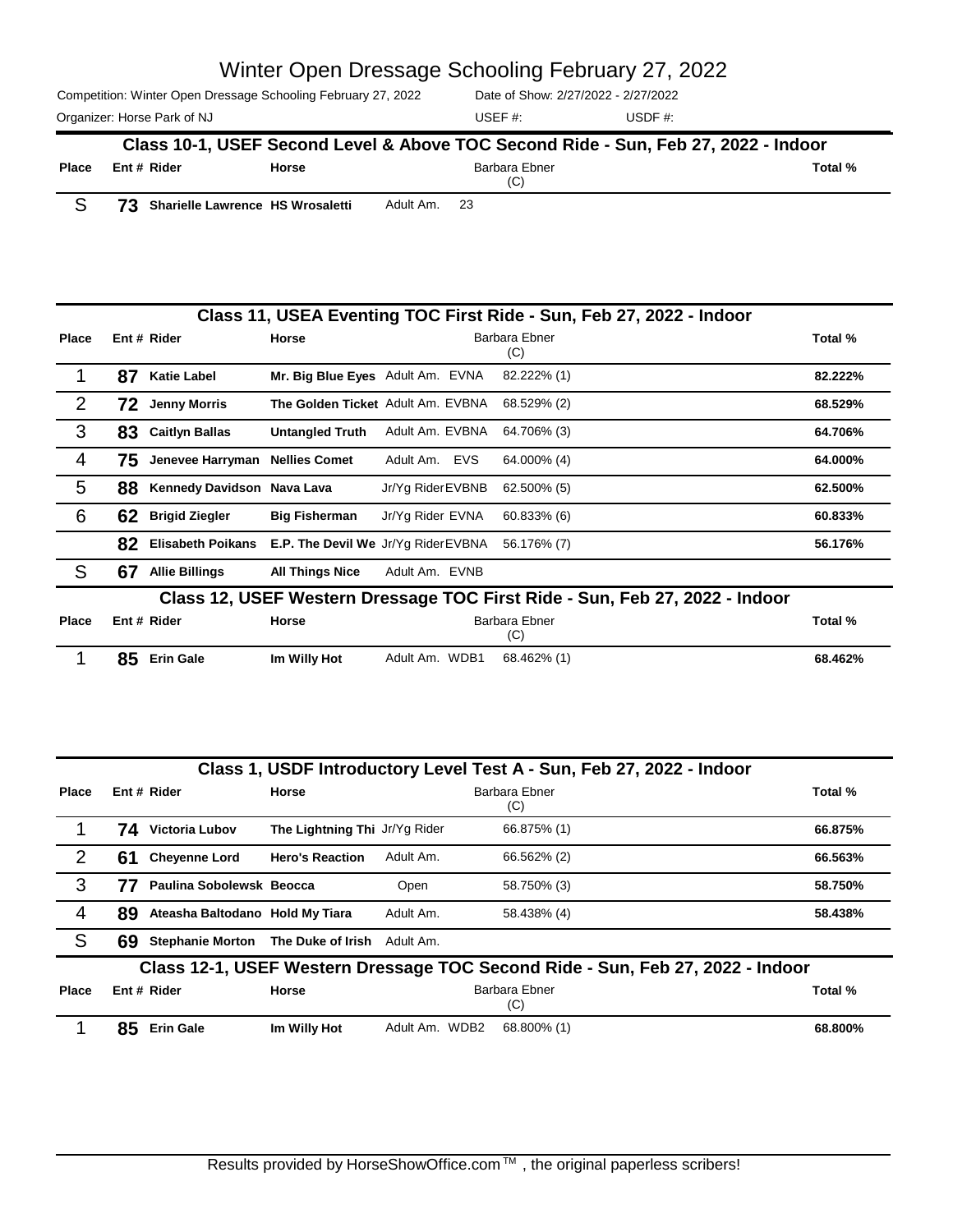Competition: Winter Open Dressage Schooling February 27, 2022

Date of Show: 2/27/2022 - 2/27/2022

Organizer: Horse Park of NJ and Solid Muslim and Solid USDF and USDF #: USEF #:

|                |    |                                     |                                     |                  |                                                               | Class 11-1, USEA Eventing TOC Second Ride - Sun, Feb 27, 2022 - Indoor |         |
|----------------|----|-------------------------------------|-------------------------------------|------------------|---------------------------------------------------------------|------------------------------------------------------------------------|---------|
| <b>Place</b>   |    | Ent # Rider                         | <b>Horse</b>                        |                  | <b>Barbara Ebner</b><br>(C)                                   |                                                                        | Total % |
| $\mathbf{1}$   | 87 | <b>Katie Label</b>                  | Mr. Big Blue Eyes Adult Am. EVNB    |                  | 81.389% (1)                                                   |                                                                        | 81.389% |
| $\overline{2}$ | 72 | <b>Jenny Morris</b>                 | The Golden Ticket Adult Am. EVBNB   |                  | 75.625% (2)                                                   |                                                                        | 75.625% |
| 3              | 62 | <b>Brigid Ziegler</b>               | <b>Big Fisherman</b>                | Jr/Yg Rider EVNB | 65.278% (3)                                                   |                                                                        | 65.278% |
| $\overline{4}$ | 82 | <b>Elisabeth Poikans</b>            | E.P. The Devil We Jr/Yg Rider EVBNB |                  | 56.563% (4)                                                   |                                                                        | 56.563% |
| S              |    | 67 Allie Billings                   | <b>All Things Nice</b>              | Adult Am. EVPB   |                                                               |                                                                        |         |
|                |    |                                     |                                     |                  |                                                               | Class 2, USDF Introductory Level Test B - Sun, Feb 27, 2022 - Indoor   |         |
| <b>Place</b>   |    | Ent # Rider                         | Horse                               |                  | <b>Barbara Ebner</b><br>(C)                                   |                                                                        | Total % |
| 1              |    | 84 Audrey Schwab                    | <b>Untangled Truth</b>              | Adult Am.        | 70.000% (1)                                                   |                                                                        | 70.000% |
| $\overline{2}$ |    | 74 Victoria Lubov                   | The Lightning Thi Jr/Yg Rider       |                  | 66.875% (2)                                                   |                                                                        | 66.875% |
| 3              | 69 | <b>Stephanie Morton</b>             | The Duke of Irish Adult Am.         |                  | 66.250% (3)                                                   |                                                                        | 66.250% |
| 4              | 89 | Ateasha Baltodano Hold My Tiara     |                                     | Adult Am.        | 60.000% (4)                                                   |                                                                        | 60.000% |
| 5              | 77 | Paulina Sobolewsk Beocca            |                                     | Open             | 58.750% (5)                                                   |                                                                        | 58.750% |
| 6              | 79 | Paulina Sobolewsk Fhionnorga        |                                     | Open             | 58.438% (6)                                                   |                                                                        | 58.438% |
| S              | 61 | <b>Cheyenne Lord</b>                | <b>Hero's Reaction</b>              | Adult Am.        |                                                               |                                                                        |         |
| S              | 59 | Jennifer Humble                     | Feeling the Thund Adult Am.         |                  |                                                               |                                                                        |         |
|                |    |                                     |                                     |                  |                                                               | Class 3, USDF Introductory Level Test C - Sun, Feb 27, 2022 - Indoor   |         |
| <b>Place</b>   |    | Ent # Rider                         | Horse                               |                  | <b>Barbara Ebner</b><br>(C)                                   |                                                                        | Total % |
| 1              | 63 | <b>Kendra McCarty</b>               | Ballyrimmon Cop Adult Am.           |                  | 65.250% (1)                                                   |                                                                        | 65.250% |
| $\overline{2}$ | 76 | Paulina Sobolewsk No Strings Attach |                                     | Open             | 59.000% (2)                                                   |                                                                        | 59.000% |
| S              | 59 | Jennifer Humble                     | Feeling the Thund Adult Am.         |                  |                                                               |                                                                        |         |
|                |    |                                     |                                     |                  | Class 9, USEF First Level Test 3 - Sun, Feb 27, 2022 - Indoor |                                                                        |         |
| Place          |    | Ent # Rider                         | Horse                               |                  | Barbara Ebner<br>(C)                                          |                                                                        | Total % |
| $\mathbf{1}$   |    | 68 Bronwyn Carr                     | <b>Regency Lula</b>                 | Adult Am.        | 68.194% (1)                                                   |                                                                        | 68.194% |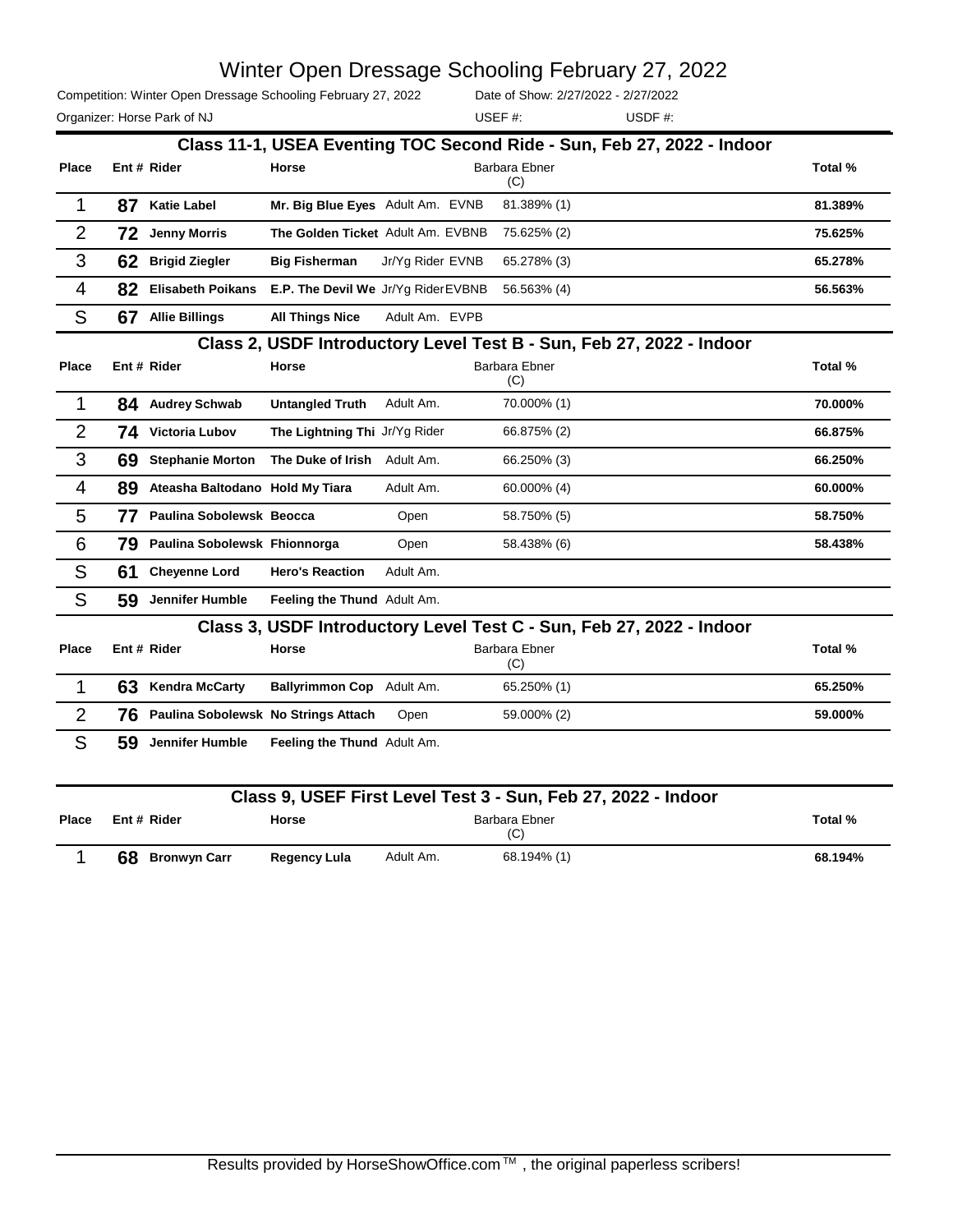USEF #:

Competition: Winter Open Dressage Schooling February 27, 2022 Organizer: Horse Park of NJ and Solid Muslim and Muslim USDF #: USDF #:

Date of Show: 2/27/2022 - 2/27/2022

|                | Class 4, USEF Training Level Test 1 - Sun, Feb 27, 2022 - Indoor                |                                     |                               |           |                      |         |  |  |
|----------------|---------------------------------------------------------------------------------|-------------------------------------|-------------------------------|-----------|----------------------|---------|--|--|
| <b>Place</b>   |                                                                                 | Ent # Rider                         | Horse                         |           | Barbara Ebner<br>(C) | Total % |  |  |
|                | 64                                                                              | <b>Erin Altringer</b>               | North Star Masqu Jr/Yg Rider  |           | 78.462% (1)          | 78.462% |  |  |
| 2              | 66                                                                              | <b>Melissa Sinopoli</b>             | <b>Legacy of Honor</b>        | Adult Am. | 73.269% (2)          | 73.269% |  |  |
| 3              | 80                                                                              | <b>Katie Dougherty</b>              | Heza Pretty Zippo Jr/Yg Rider |           | 69.038% (3)          | 69.038% |  |  |
| $\overline{4}$ | 65                                                                              | <b>Kristin Bautel</b>               | As You Like It                | Adult Am. | 66.923% (4)          | 66.923% |  |  |
| 5              | 76.                                                                             | Paulina Sobolewsk No Strings Attach |                               | Open      | 61.923% (5)          | 61.923% |  |  |
| 6              | 63                                                                              | <b>Kendra McCarty</b>               | <b>Ballyrimmon Cop</b>        | Adult Am. | 58.654% (6)          | 58.654% |  |  |
| S              | 86                                                                              | <b>Lorin Price</b>                  | <b>True Helga</b>             | Open      |                      |         |  |  |
| S              | 81                                                                              | <b>Megan Stuhlfauth</b>             | Cruciani                      | Adult Am. |                      |         |  |  |
|                | Class 10, USEA Second Level & Above TOC First Ride - Sun, Feb 27, 2022 - Indoor |                                     |                               |           |                      |         |  |  |
| <b>Place</b>   |                                                                                 | Ent # Rider                         | <b>Horse</b>                  |           | Barbara Ebner<br>(C) | Total % |  |  |
|                | 68                                                                              | <b>Bronwyn Carr</b>                 | <b>Regency Lula</b>           | Adult Am. | 21                   |         |  |  |

|                | Class 5, USEF Training Level Test 2 - Sun, Feb 27, 2022 - Indoor |                         |                               |           |                                                               |         |  |
|----------------|------------------------------------------------------------------|-------------------------|-------------------------------|-----------|---------------------------------------------------------------|---------|--|
| <b>Place</b>   |                                                                  | Ent # Rider             | Horse                         |           | <b>Barbara Ebner</b><br>(C)                                   | Total % |  |
| 1              | 66                                                               | Melissa Sinopoli        | Legacy of Honor               | Adult Am. | 73.448% (1)                                                   | 73.448% |  |
| $\overline{2}$ | 64                                                               | <b>Erin Altringer</b>   | North Star Masqu Jr/Yg Rider  |           | 71.207% (2)                                                   | 71.207% |  |
| 3              | 65                                                               | <b>Kristin Bautel</b>   | As You Like It                | Adult Am. | 68.448% (3)                                                   | 68.448% |  |
| 4              | 60                                                               | <b>Stephanie Swites</b> | <b>Clonshire Le Roy</b>       | Open      | 66.897% (4)                                                   | 66.897% |  |
| 5              | 67                                                               | <b>Allie Billings</b>   | <b>All Things Nice</b>        | Adult Am. | 62.931% (5)                                                   | 62.931% |  |
| 6              | 80                                                               | <b>Katie Dougherty</b>  | Heza Pretty Zippo Jr/Yg Rider |           | 61.724% (6)                                                   | 61.724% |  |
| S              | 58                                                               | Amanda Graham           | L.A. Baltic Silver            | Adult Am. |                                                               |         |  |
|                |                                                                  |                         |                               |           | Class 7, USEF First Level Test 1 - Sun, Feb 27, 2022 - Indoor |         |  |
| <b>Place</b>   |                                                                  | Ent # Rider             | Horse                         |           | Barbara Ebner<br>(C)                                          | Total % |  |
| 1              | 90                                                               | <b>Anna Sucar</b>       | <b>Castillo NRF</b>           | Adult Am. | 69.828% (1)                                                   | 69.828% |  |
| $\overline{2}$ | 70                                                               | michelle gargiulo       | Valentino                     | Adult Am. | 62.931% (2)                                                   | 62.931% |  |
| 3              | 67                                                               | <b>Allie Billings</b>   | <b>All Things Nice</b>        | Adult Am. | 59.483% (3)                                                   | 59.483% |  |
| Е              | 71                                                               | <b>Faith Crespo</b>     | The King's Daugh              | Open      |                                                               |         |  |
| S              | 58                                                               | Amanda Graham           | L.A. Baltic Silver            | Adult Am. |                                                               |         |  |